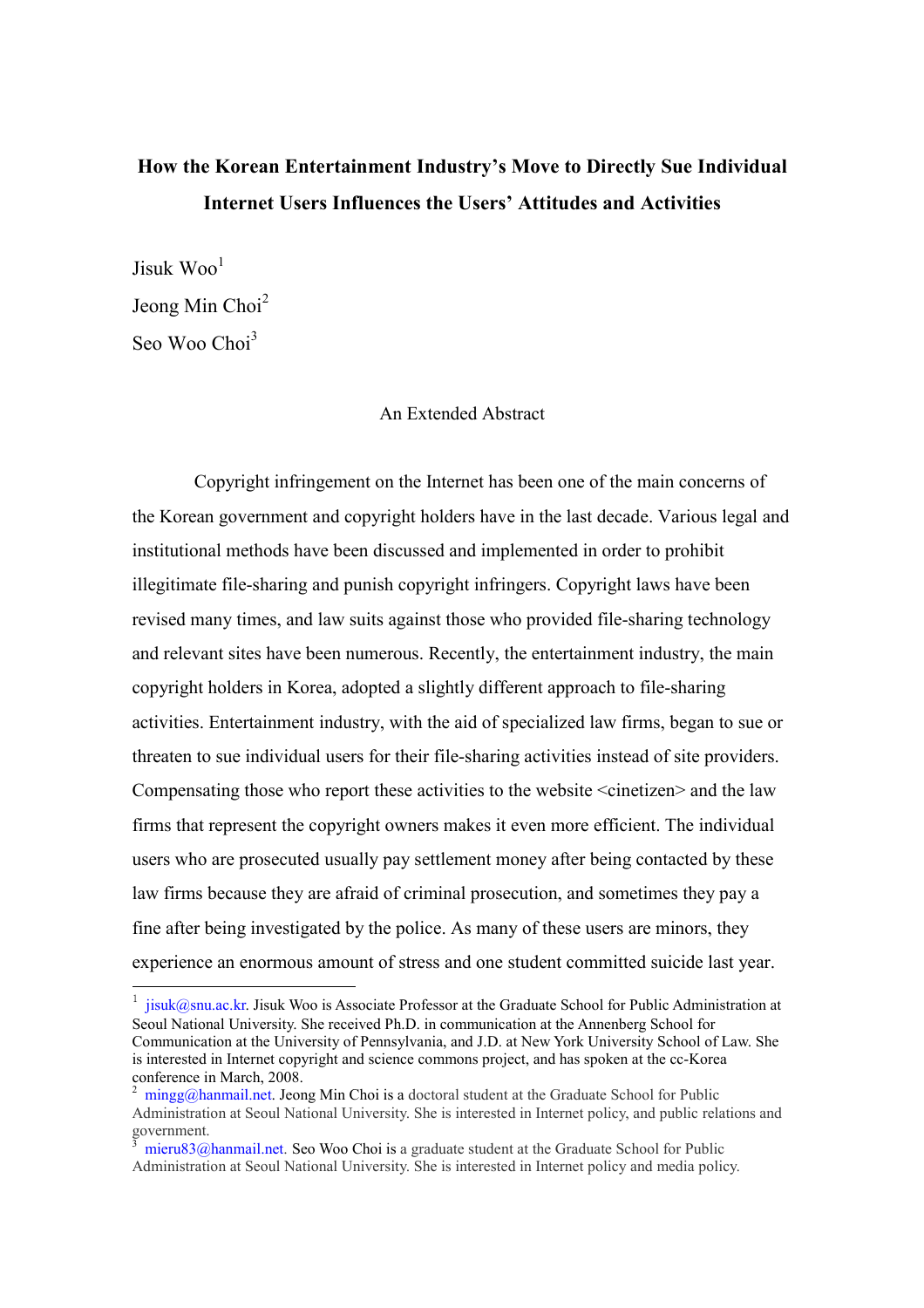There have been arguments regarding whether criminalizing individual users for file-sharing is desirable and whether it works. Some claim that punishing those who directly used copyrighted material and receiving settlement money from them, rather than punishing those who provided the means of infringement, is more appropriate. But others suggest that because most of these activities are for personal and non-profit purposes, they should be permitted to some extent. Also there are different views on whether this method works. Some argue that not only is it realistically difficult to directly find and punish users, but also affect copyright holders badly in the long run if they sue potential customers. Others suggest that even if file-sharing sites that indirectly provide the means of infringement are shut down, new places for file-sharing continue to be created, thus it is more effective to directly pursue individual users in order to actually stop file-sharing activities.

There are few empirical studies that have examined what impact suing individuals has. At the time around the well-publicized court cases that determined file-sharing infringes copyright and file-sharing sites should also be responsible for the infringement, surveys of the Internet users suggested that these legal efforts did not have much effect because the attitudes of individual users did not change. It has been suggested that direct legal sanctions against users also may not be very effective. In spite of this, the Korean copyright owners have introduced a rewarded notification system against users as of 2006, which induces the users to pay for financial settlement or makes them criminally liable.

This research examines how these efforts to criminalize individual users and to receive settlements in the process affect the users, by analyzing the expressed concerns and thoughts of the 203 users who actually were reported and paid the settlements or in the process of paying the settlements or being prosecuted.

Research questions are as follows:

1: characteristics and experiences of users who have been reported or sued for copyright infringement

1-1 What are the characteristics of the users who have been reported?

1-2 What kind of copyrighted materials were used by users who have been reported?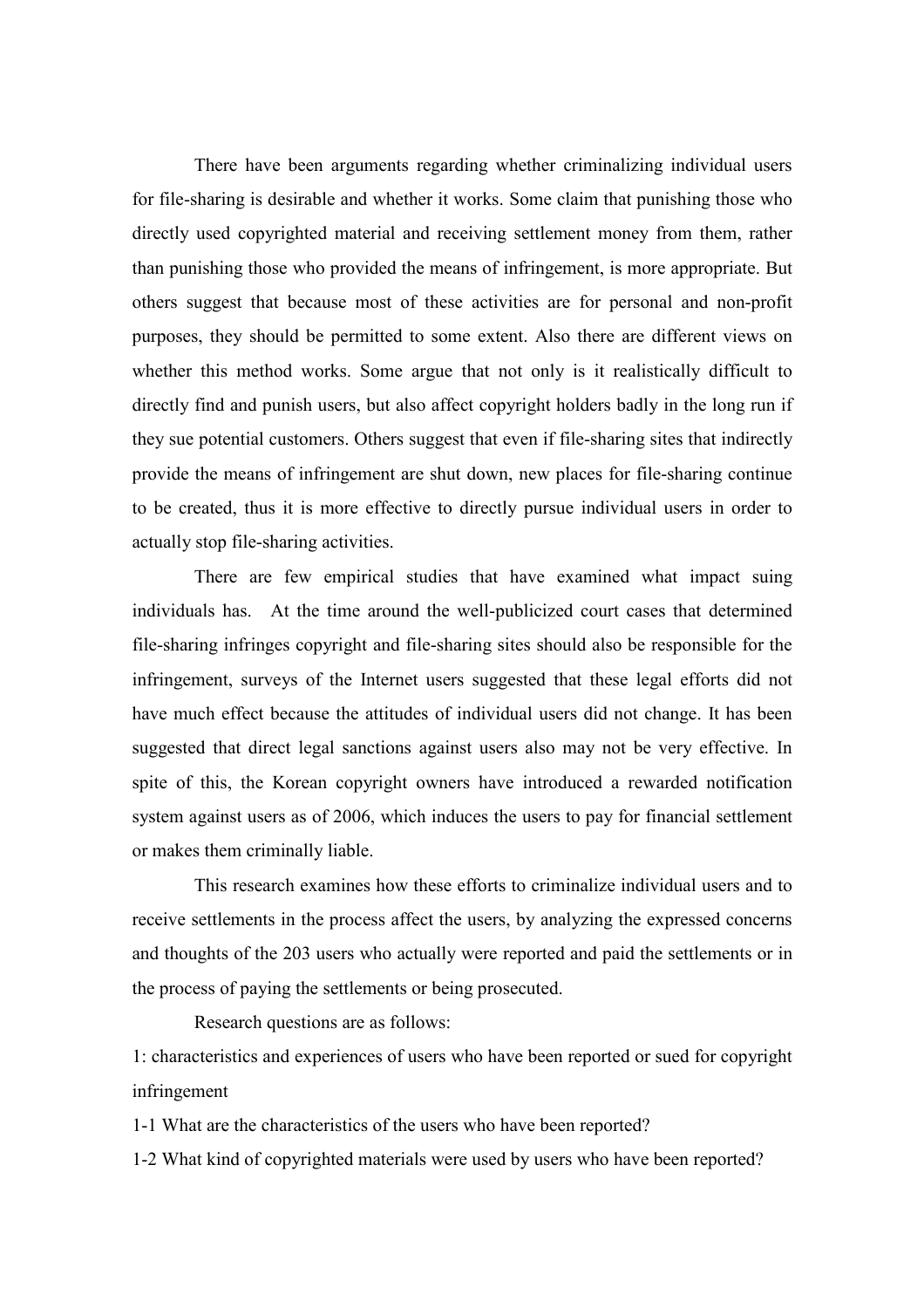1-3 How did they find out that they had been reported?

1-4 What stages did they go through and what was the final result (whether they paid settlements or fine, in what amount)?

1-5 What were their mental states and reactions?

2: attitudes of the users have been reported or sued for copyright infringement

2-1 What are the main complaints of the users about the process?

2-2 Who is the main target of the complaints?

2-3 What do the users suggest as proper ways to improve the current situation?

3: users' intentions regarding future activities

3-1 What would the users like to advise other users from their own experiences?

3-2 What is the plan of the users regarding future activities on the Internet?

4 factors that influence users' response

4-1 What are the primary factors that influence the attitudes and intentions of these users (age, gender, occupation, kind of materials used, stages of development, final result, the amount of settlements, etc.)?

Preliminary results of this research show that most users do not have discontent towards the copyright law itself nor think that the copyright law should not be enforced on files-sharing. The biggest complaints were that law firms and Cinetizen report and threaten the users for their own financial benefits, not for the protection of copyright holders. Especially noticeable were the fact that many users explicitly admitted their wrongdoings and regretted their actions, and also expressed their solace towards the authors. Discontent towards authors and copyright holders was rather minor, whereas the animosity towards law firms and <cinetizen> turned out to be very strong.

As suggestions for improvement, few users answered that copyright laws should be amended, while the greatest number of the users wanted changes in the process of implementing the policies so that the acts of law firms and <cinetizen> could be controlled. Many believed that even intervention of the government is needed in order to stop the overbearing acts of the law firms and <cinetizen>. Also contrary to the previous studies, the animosity towards file-sharing sites begins to show. The users expressed discontent about the web sites profiting from file-sharing that are not